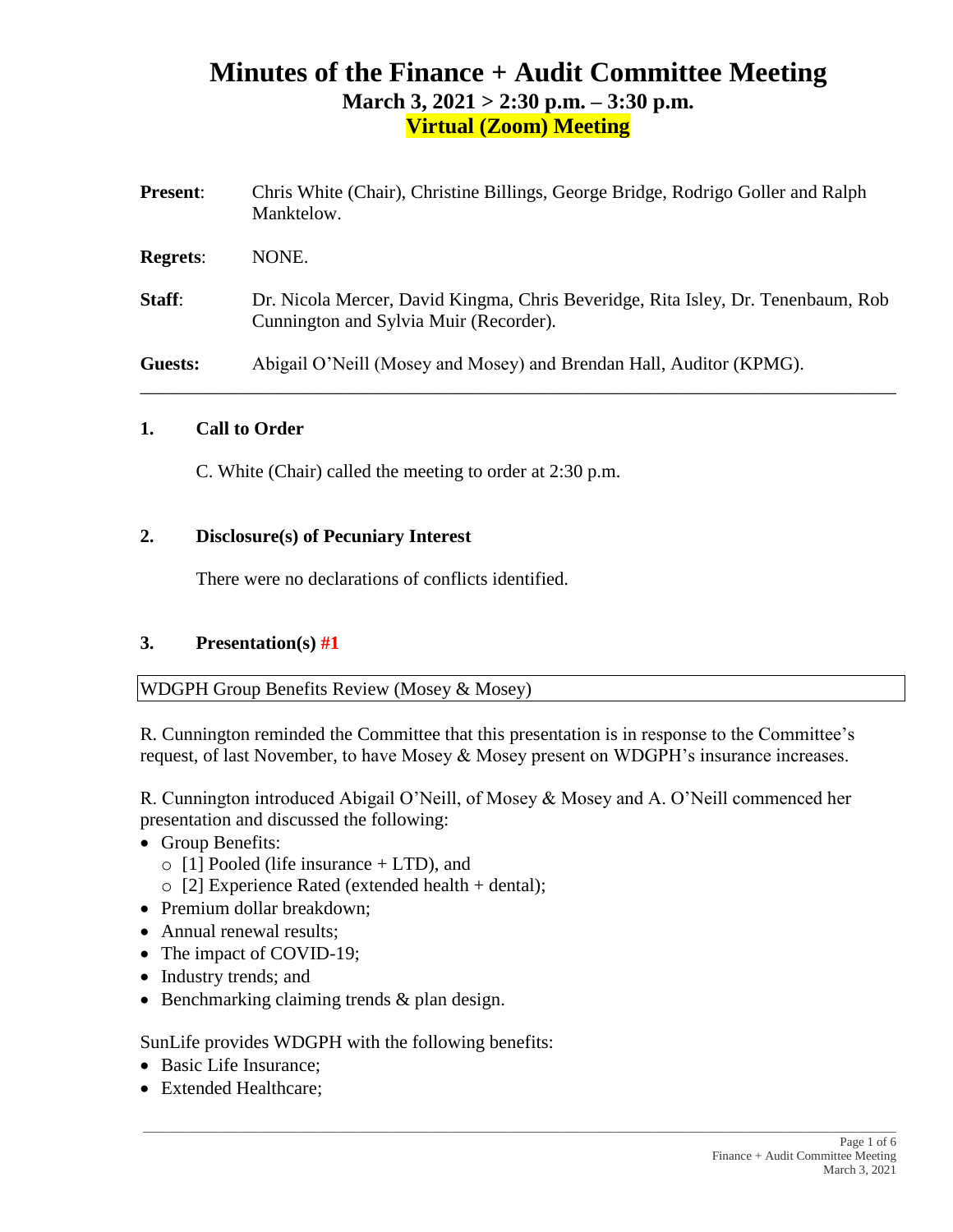- Dental: and
- Long-term disability (LTD). LTD is a growing trend across the industry. All insurance companies are seeing an increase in LTD for mental health. Mental Health is the biggest category for LTD claims with persons under age 35 as the largest claimants.

Lengthy discussion took place around pros and cons of increasing/reducing specific benefits, enforcement issues under Collective Agreements (i.e. mandatory generic plans), and possible costcontainment measures.

Committee provided authorization and direction to D. Kingma and Dr. Mercer to internally manage the benefit costs and to look for any reasonable cost-savings.

### (3:22) Abigail left meeting

#### **4. Approval of Minutes**

• Finance + Audit Committee Minutes from Meeting of November 4, 2020.

#### **MOTION: "To approve the Finance + Audit Committee Minutes of November 4, 2020, as presented."**

| <b>Moved:</b> | G. Bridge           |                |
|---------------|---------------------|----------------|
| Seconded:     | <b>R.</b> Manktelow | <b>CARRIED</b> |

- **5. MOH Update(s)**
	- None.

### **6. Finance + Audit Committee Report(s):**

BH.04.MAR0321.R01 – 2020 Fourth Quarter Financials

D. Kingma reviewed Finance + Audit Committee Report BH.04.MAR0321.R01:

- Ministry of Health continues to provide reimbursements for COVID-19 costs.
- As reported on Appendix 1, WDGPH has a small positive variance of \$54,590.

Acknowledgment was provided to the WDGPH Finance Team for ending a difficult financial year (dealing with all the extraordinary COVID-19 costs/demands), and remarkably ending the 2020 budget with only a minor positive variance.

> **(a) MOTION: "That the Finance + Audit Committee makes recommendation to the Board of Health to receive Finance + Audit Committee Report BH.04.MAR0321.R01 – 2020 Fourth Quarter Financials, as presented, for information."**

| <b>Moved:</b> | C. Billings |                |
|---------------|-------------|----------------|
| Seconded:     | G. Bridge   | <b>CARRIED</b> |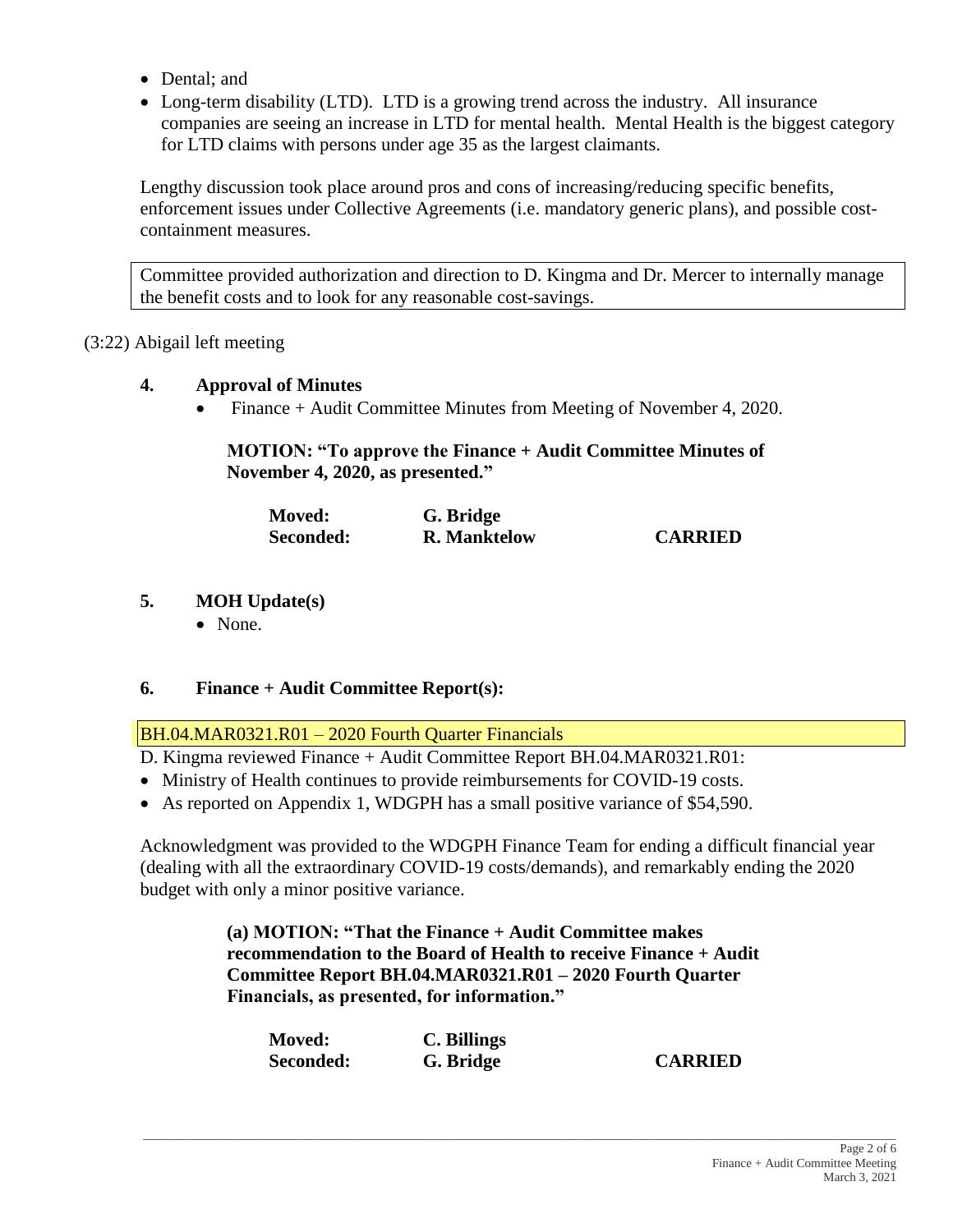BH.04.MAR0321.R02 – Reserves and Reserve Funds Status as at Dec 31/20

D. Kingma introduced and reviewed Finance + Audit Committee Report BH.04.MAR0321.R02:

- Report outlines the status of WDGPH's Reserves and Reserve Funds.
- WDGPH provided an update advising that an updated Reserve Fund Study will be initiated in response to the evolving operating context of the Agency, and that a report, by Altus Group, will be forthcoming.

**(a) MOTION: "That the Finance + Audit Committee makes recommendation to the Board of Health to receive Finance + Audit Committee Report BH.04.MAR0321.R02 – Reserves and Reserve Funds Status as at December 31, 2020, as presented, for information."**

| <b>Moved:</b> | C. Billings         |                |
|---------------|---------------------|----------------|
| Seconded:     | <b>R.</b> Manktelow | <b>CARRIED</b> |

**(b) MOTION: "That the Finance + Audit Committee makes recommendation to the Board of Health to approve the transfer of the \$54,590 Cost-Shared Mandatory Programs surplus to the Contingency Reserve Fund."**

| <b>Moved:</b> | C. Billings         |                |
|---------------|---------------------|----------------|
| Seconded:     | <b>R.</b> Manktelow | <b>CARRIED</b> |

**7. Presentation(s) #2**

KPMG Audit Planning Report for Year-Ending December 31, 2020 for WDGPH (3:33) B. Hall, Auditor (KMPG) arrived and was introduced.

B. Hall commenced review of the KPMG Audit Planning Report document, for the year-ending December 31, 2020, which is a high-level audit plan for the year, including:

- The Executive Summary, COVID-19: Embedding Resilience & Readiness: Audit Risks, Materiality, Audit Quality and Transparency, Key Deliverables and Milestones, New Audit and Accounting Standards, Proposed Fees, Appendices ([1] Required Communications; [2] KPMG's Audit Approach and Methodology; and [3] Audit and Assurance Insights).
- KPMG introduced their new awareness slide COVID-19: Embedding Resilience & Readiness (found on Page 2) which includes: Potential Financial Reporting Implications; Potential Implications on Internal Control Over Financial Reporting; Potential Financial Reporting Implications Related to Disclosures; and Other Potential Considerations. Due to the COVID-19 Pandemic, there is greater possibility of exposure (i.e. cyber-attacks) with more people working from home.

**(a) MOTION: "That the Finance + Audit Committee makes recommendation to the Board of Health to receive KPMG's Audit Planning Report (2020) for WDGPH, as presented."**

| <b>Moved:</b> | G. Bridge |                |  |
|---------------|-----------|----------------|--|
| Seconded:     | R. Goller | <b>CARRIED</b> |  |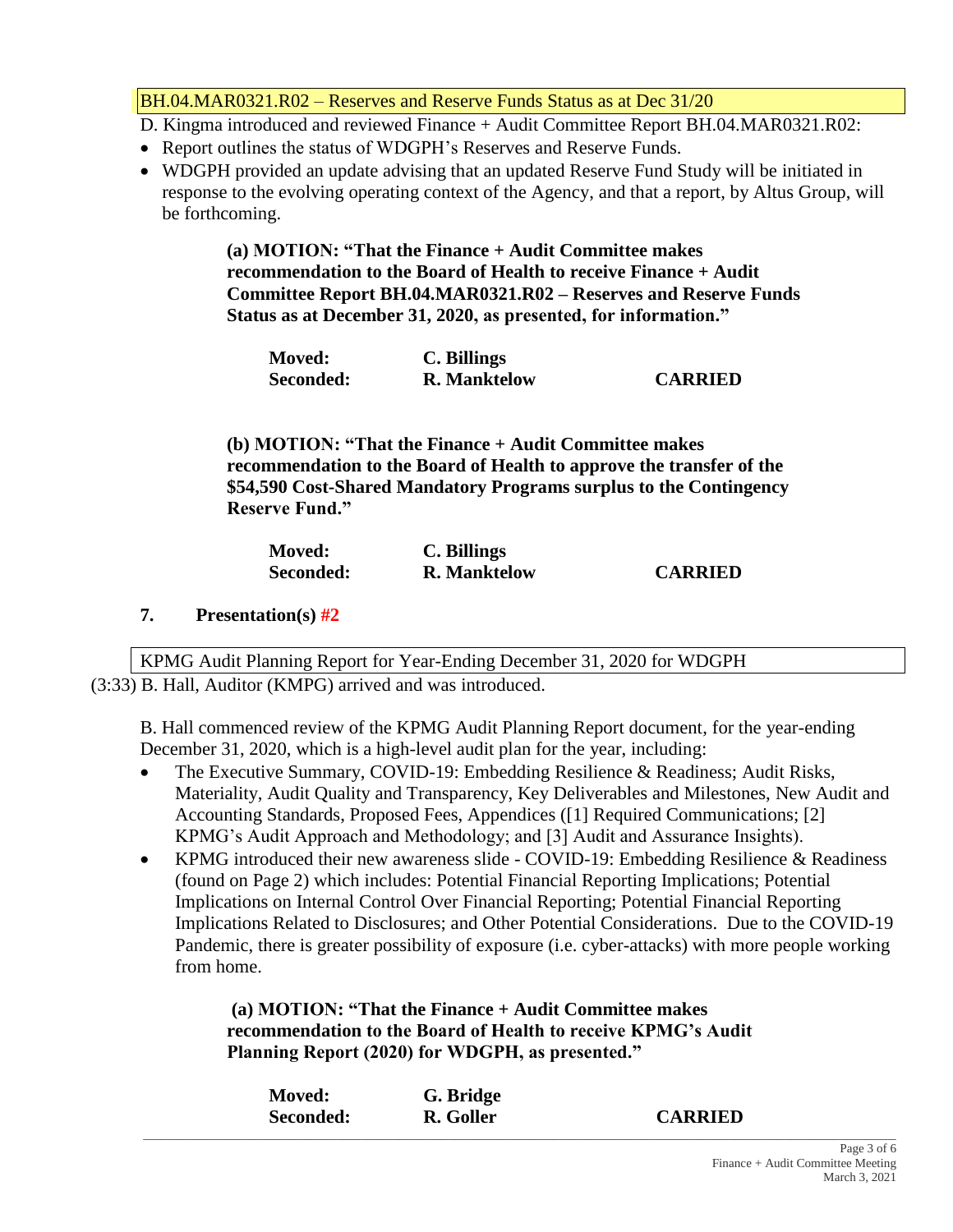### **7. Closed Session**

- Approval of Closed Session Finance + Audit Committee Minutes of November 4, 2020.
- Discussion between Auditor and Finance + Audit Committee, without the presence of WDGPH Management. S. Muir (Recorder) to remain for Closed Session [personal matters about an identifiable individual, including BOH employees].

(3:50)

## **MOTION: "To move into Closed Session to approve Closed Session Minutes of November 4, 2020 and to hold discussion between Auditor and Finance +Audit Committee without the presence of WDGPH**

**Management** [personal matters about an identifiable individual, including BOH employees]**."**

| <b>Moved:</b> | G. Bridge    |                |
|---------------|--------------|----------------|
| Seconded:     | R. Manktelow | <b>CARRIED</b> |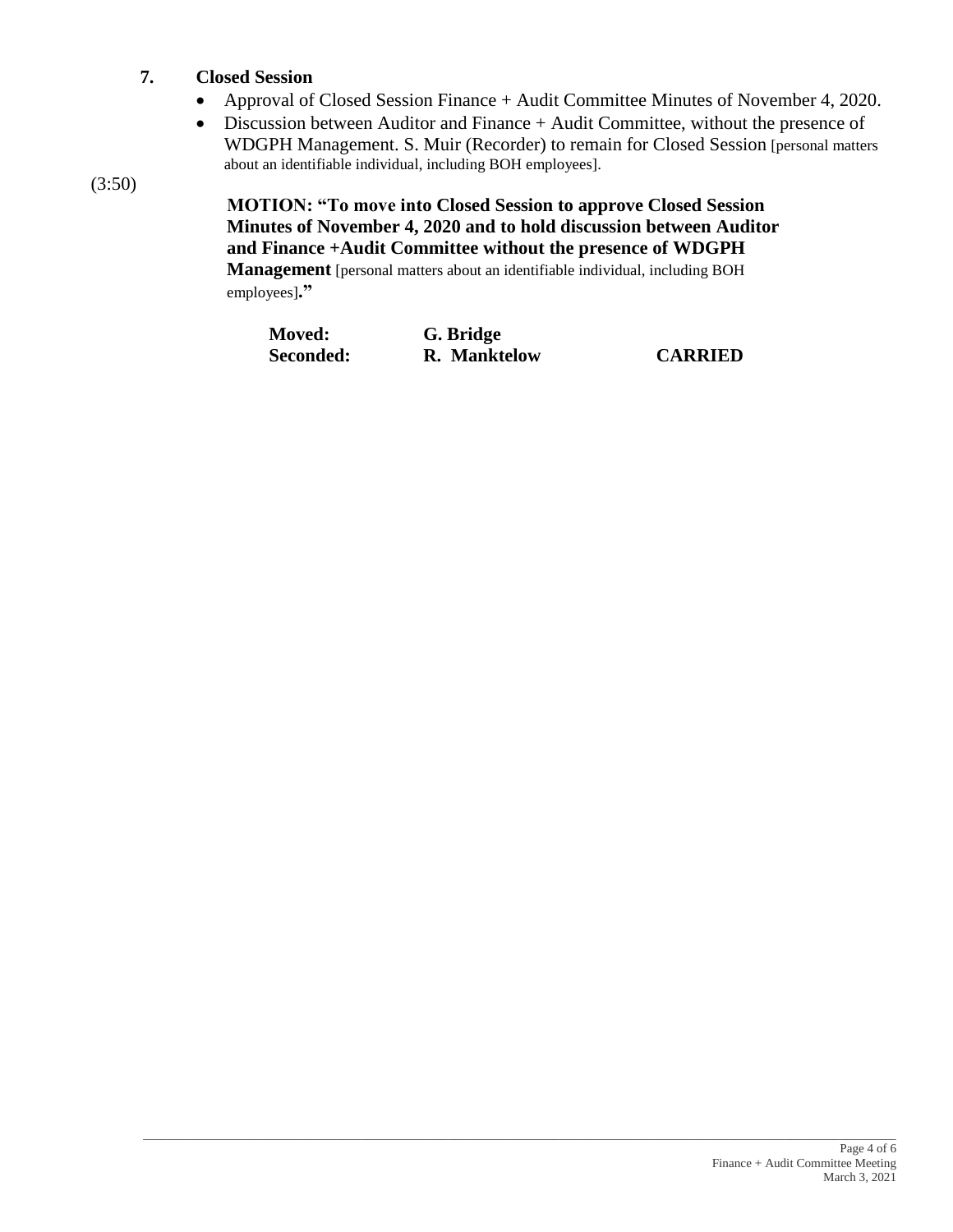# **Finance + Audit Committee Meeting March 3, 2021 > 2:30 p.m. – 3:30 p.m. Virtual (Zoom) Meeting**

## **CLOSED SESSION**

**Present**: Chris White (Chair), Christine Billings, George Bridge, Rodrigo Goller and Ralph Manktelow. **Regrets**: NONE. Staff: Sylvia Muir (Recorder).

**Guest(s):** NONE.

**CLOSED SESSION MINUTES TO BE PROVIDED UNDER SEPARATE COVER.**

\_\_\_\_\_\_\_\_\_\_\_\_\_\_\_\_\_\_\_\_\_\_\_\_\_\_\_\_\_\_\_\_\_\_\_\_\_\_\_\_\_\_\_\_\_\_\_\_\_\_\_\_\_\_\_\_\_\_\_\_\_\_\_\_\_\_\_\_\_\_\_\_\_\_\_\_\_\_\_\_\_